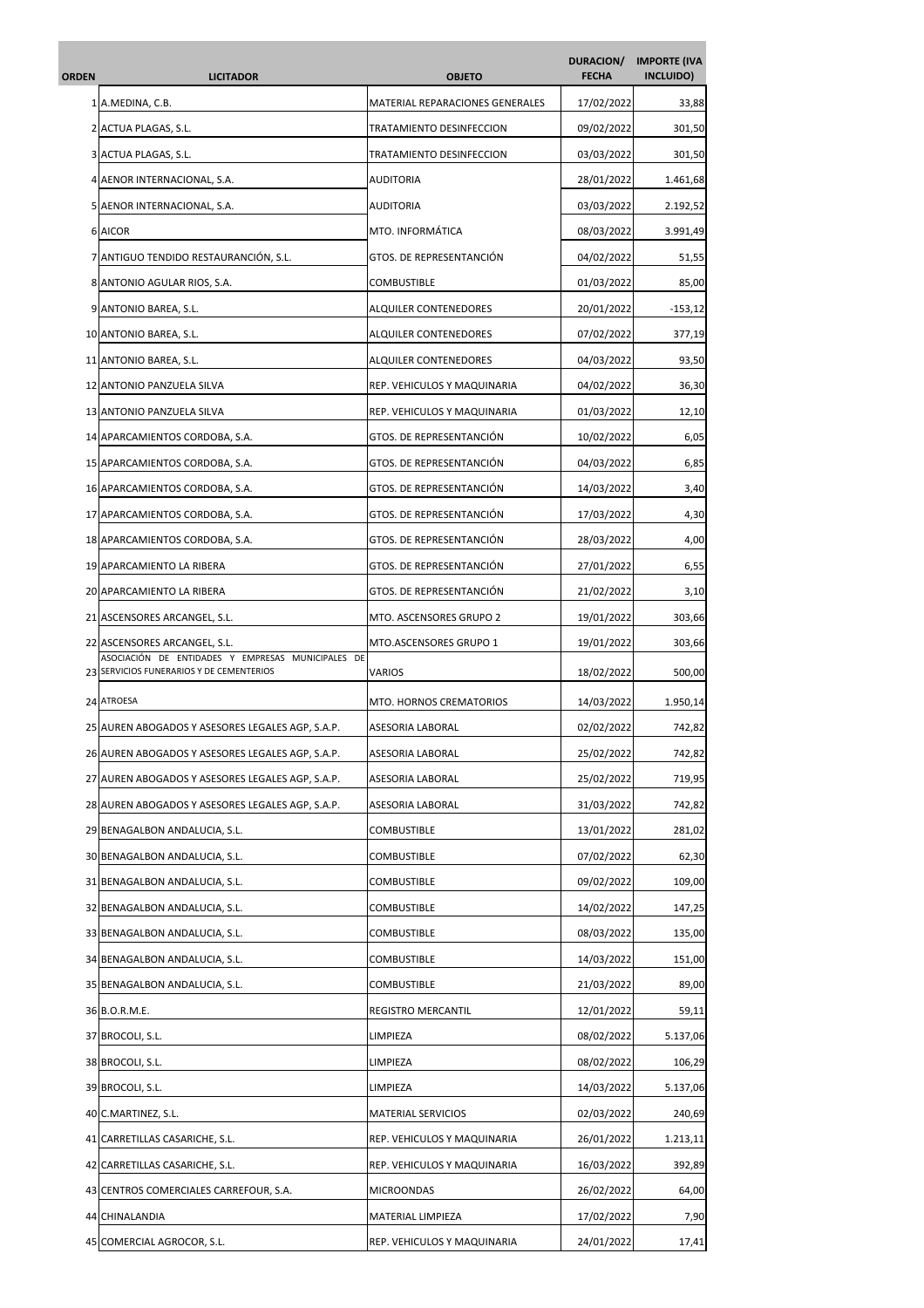| 46 COMERCIAL AGROCOR, S.L.                | <b>MATERIAL SERVICIOS</b>          | 08/02/2022 | 5,58      |
|-------------------------------------------|------------------------------------|------------|-----------|
| 47 COMERCIAL AGROCOR, S.L.                | MATERIAL LIMPIEZA                  | 08/02/2022 | 9,64      |
| 48 COMERCIAL AGROCOR, S.L.                | MATERIAL SERVICIOS                 | 18/02/2022 | 35,90     |
| 49 COMERCIAL AGROCOR, S.L.                | MATERIAL FONTANERIA                | 18/02/2022 | 10,47     |
| 50 COMERCIAL AGROCOR, S.L.                | REP. VEHICULOS Y MAQUINARIA        | 18/02/2022 | 157,46    |
| 51 COMERCIAL AGROCOR, S.L.                | REP. VEHICULOS Y MAQUINARIA        | 18/02/2022 | 49,91     |
| 52 COMERCIAL AGROCOR, S.L.                | MATERIAL FONTANERIA                | 03/02/2022 | 607,07    |
| 53 COMERCIAL AGROCOR, S.L.                | MATERIAL SERVICIOS                 | 18/02/2022 | 7,70      |
| 54 COMERCIAL AGROCOR, S.L.                | REP. VEHICULOS Y MAQUINARIA        | 18/02/2022 | 40,47     |
| 55 COMERCIAL AGROCOR, S.L.                | <b>CORTACESPED TORO PRO</b>        | 08/03/2022 | 1.513,95  |
| 56 COMERCIAL AGROCOR, S.L.                | REP. VEHICULOS Y MAQUINARIA        | 17/03/2022 | 197,81    |
| 57 COMERCIAL AGROCOR, S.L.                | MATERIAL FONTANERIA                | 21/03/2022 | 31,18     |
| 58 COMERCIAL AGROCOR, S.L.                | REP. VEHICULOS Y MAQUINARIA        | 21/03/2022 | 6,95      |
| 59 COMERCIAL BADI, S.A.                   | MATERIAL ELÉCTRICO                 | 04/02/2022 | 24,57     |
| 60 COMERCIAL DE LAMINADOS IBÉRICA, S.A.U. | <b>MANTENIMIENTO SERVICIOS</b>     | 24/01/2022 | 111,86    |
| 61 COMERCIAL DE LAMINADOS IBÉRICA, S.A.U. | <b>MANTENIMIENTO SERVICIOS</b>     | 24/01/2022 | 51,29     |
| 62 COMERCIAL DE LAMINADOS IBÉRICA, S.A.U. | MEJORAS INFRAESTRUCTURAS FUENSANTA | 02/03/2022 | 1.140,19  |
| 63 COMUNICACIÓN DIGITAL CORDOBESA, S.L.   | CAMPAÑA 1 DE NOVIEMBRE             | 25/01/2022 | 1.210,00  |
| 64 CONSTRUCCIONES ANTROJU, S.L.           | REST. NICHOS Y URB. CTRO.SALUD     | 04/02/2022 | 25.165,81 |
| 65 CONSTRUCCIONES ANTROJU, S.L.           | REST. NICHOS Y URB. CTRO.SALUD     | 15/03/2022 | 32.212,60 |
| 66 COPIADORAS DE CORDOBA                  | MTO. INFORMÁTICA                   | 19/01/2022 | 84,01     |
| 67 COPIADORAS DE CORDOBA                  | MTO. INFORMÁTICA                   | 16/02/2022 | 95,80     |
| 68 COPIADORAS DE CORDOBA                  | MTO. INFORMÁTICA                   | 16/03/2022 | 79,29     |
| 69 CORDOCLIMA M.D., S.L.                  | MTO. HORNOS CREMATORIOS            | 27/01/2022 | 438,02    |
| 70 CORDOCLIMA M.D., S.L.                  | MTO. HORNOS CREMATORIOS            | 29/03/2022 | 192,39    |
| 71 CORREOS Y TELEGRAFOS                   | <b>GASTOS POSTALES</b>             | 20/01/2022 | 6,00      |
| 72 CRISTALERIA LEVANTE                    | REP. VEHICULOS Y MAQUINARIA        | 22/02/2022 | 18,00     |
| 73 CUALTIS                                | SERVICIO DE PREVENCIÓN             | 11/01/2022 | 696,16    |
| 74 CUALTIS                                | SERVICIO DE PREVENCIÓN             | 07/02/2022 | 696,16    |
| 75 CUALTIS                                | SERVICIO DE PREVENCIÓN             | 07/02/2022 | 696,16    |
| 76 CUALTIS                                | SERVICIO DE PREVENCIÓN             | 25/02/2022 | 696,16    |
| 77 DELFCASINI, S.L.U.                     | MATERIAL LIMPIEZA                  | 15/03/2022 | 374,19    |
| 78 DESSER JEANS, S.L.                     | VESTUARIO LABORAL                  | 03/01/2022 | 331,95    |
| 79 DESSER JEANS, S.L.                     | VESTUARIO LABORAL                  | 04/01/2022 | 90,45     |
| 80 DICCOR                                 | MANTENIMIENTO INFORMÁTICO          | 17/02/2022 | 266,20    |
| 81 EL CORTE INGLES, S.A.                  | IPAD WI-FI                         | 10/01/2022 | 558,00    |
| 82 EL CORTE INGLES, S.A.                  | GTOS. DE REPRESENTANCIÓN           | 01/02/2022 | 12,90     |
| 83 EMACSA                                 | AGUA                               | 24/01/2022 | 287,46    |
| 84 EMACSA                                 | AGUA                               | 09/02/2022 | 5.217,74  |
| 85 EMACSA                                 | AGUA                               | 09/02/2022 | 13,88     |
| 86 EMACSA                                 | AGUA                               | 07/03/2022 | 673,95    |
| 87 EMACSA                                 | AGUA                               | 22/03/2022 | 316,35    |
| 88 ENDESA                                 | ELECTRICIDAD                       | 19/01/2022 | 475,47    |
| 89 ENDESA                                 | ELECTRICIDAD                       | 19/01/2022 | 2.654,36  |
| 90 ENDESA                                 | ELECTRICIDAD                       | 11/02/2022 | 619,71    |
| 91 ENDESA                                 | ELECTRICIDAD                       | 15/02/2022 | 43,64     |
| 92 ENDESA                                 | ELECTRICIDAD                       | 15/02/2022 | 187,68    |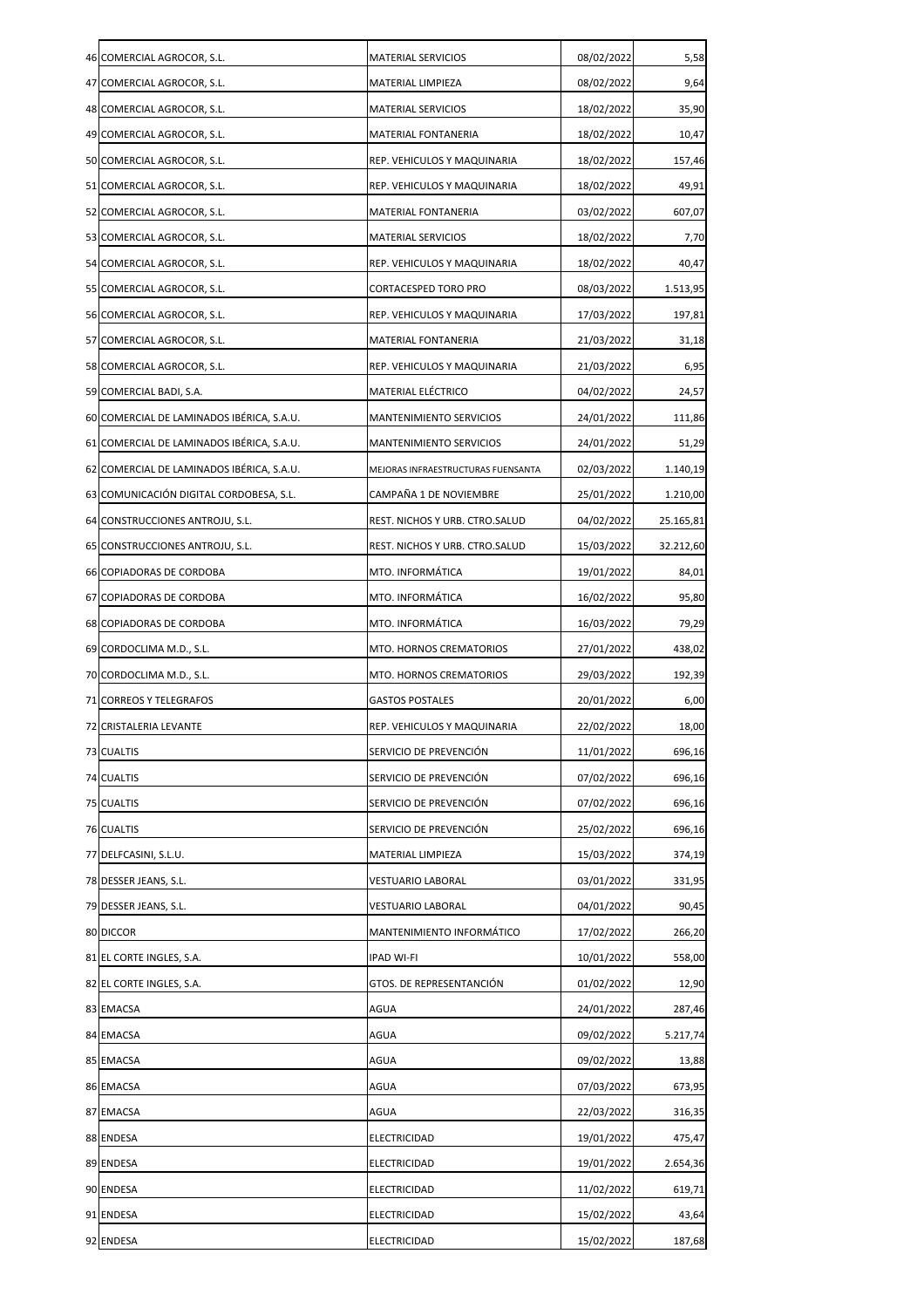| 93 ENDESA                               | <b>ELECTRICIDAD</b>                | 18/02/2022 | 3.055,10 |
|-----------------------------------------|------------------------------------|------------|----------|
| 94 ENDESA                               | ELECTRICIDAD                       | 09/03/2022 | 2.369,89 |
| 95 ENDESA                               | ELECTRICIDAD                       | 22/03/2022 | 506,14   |
| 96 ESCAYOLAS LEBRIJA, S.L.U.            | PLACAS DE ESCAYOLA                 | 08/02/2022 | 2.428,91 |
| 97 ESTACIÓN I.T.V. CÓRDOBA-LAS QUEMADS  | REP. VEHICULOS Y MAQUINARIA        | 04/01/2022 | 47,60    |
| 98 ESTACIÓN I.T.V. CÓRDOBA-LAS QUEMADS  | REP. VEHICULOS Y MAQUINARIA        | 02/02/2022 | 37,23    |
| 99 EUROCLIMA CORDOBA, S.L.              | MTO. AIRE ACONDICIONADO            | 14/01/2022 | 126,05   |
| 100 EUROCLIMA CORDOBA, S.L.             | MTO. AIRE ACONDICIONADO            | 14/02/2022 | 126,05   |
| 101 EUROCLIMA CORDOBA, S.L.             | MTO. AIRE ACONDICIONADO            | 04/03/2022 | 126,05   |
| 102 EVARISTO LUQUE HERMOSO, S.L.        | MATERIAL LIMPIEZA                  | 20/01/2022 | 7,20     |
| 103 EVARISTO LUQUE HERMOSO, S.L.        | MATERIAL LIMPIEZA                  | 08/02/2022 | 16,30    |
| 104 EVARISTO LUQUE HERMOSO, S.L.        | <b>EPIS</b>                        | 17/02/2022 | 168,86   |
| 105 EVARISTO LUQUE HERMOSO, S.L.        | MATERIAL LIMPIEZA                  | 17/02/2022 | 12,58    |
| 106 EVARISTO LUQUE HERMOSO, S.L.        | MATERIAL LIMPIEZA                  | 03/03/2022 | 72,07    |
| 107 F&J MARTIN                          | <b>ASESORIA CONTABLE</b>           | 01/02/2022 | 677,60   |
| 108 F&J MARTIN                          | ASESORIA CONTABLE                  | 31/03/2022 | 677,60   |
| 109 F&J MARTIN                          | ASESORIA CONTABLE                  | 31/03/2022 | 677,60   |
| 110 FERRETERIA CD. CUENCA               | <b>MATERIAL SERVICIOS</b>          | 01/02/2022 | 81,43    |
| 111 FERRETERIA CD. CUENCA               | <b>MATERIAL SERVICIOS</b>          | 01/03/2022 | 85,31    |
| 112 FLORISTERIA ROSA MARQUEZ ROMERO     | GTOS. DE REPRESENTANCIÓN           | 11/01/2022 | 198,00   |
| 113 FLORISTERIA ROSA MARQUEZ ROMERO     | GTOS. DE REPRESENTANCIÓN           | 07/02/2022 | 143,00   |
| 114 FONT-FERRT.GAYRO, S.L.              | <b>MATERIAL SERVICIOS</b>          | 07/02/2022 | 27,43    |
| 115 FONT-FERRT.GAYRO, S.L.              | <b>MATERIAL SERVICIOS</b>          | 01/03/2022 | 27,31    |
| 116 FOSAS SÉPTICAS JAIME                | LIMPIEZA FOSA SEPTICA              | 31/03/2022 | 599,50   |
| 117 FOSAS SÉPTICAS JAIME                | LIMPIEZA FOSA SEPTICA              | 31/03/2022 | 242,00   |
| 118 FOSAS SÉPTICAS JAIME                | LIMPIEZA FOSA SEPTICA              | 31/03/2022 | 544,50   |
| 119 GARUM 2.1                           | GTOS. DE REPRESENTANCIÓN           | 21/02/2022 | 70,40    |
| 120 GRUPO PEÑA AUTOMOCIÓN, S.L.U.       | REP. VEHICULOS Y MAQUINARIA        | 01/02/2022 | 1,76     |
| 121 HNOS. GOMEZ REPARACIÓN Y AUTOMOCIÓN | MATERIAL REPARACIONES VARIAS       | 07/03/2022 | 290,40   |
| 122 HNOS. GOMEZ REPARACIÓN Y AUTOMOCIÓN | MATERIAL REPARACIONES VARIAS       | 16/03/2022 | 580,80   |
| 123 IDINLEC PROYECTOS, S.L.U.           | MEJORAS INFRAESTRUCTURAS FUENSANTA | 17/02/2022 | 535,67   |
| 124 IDINLEC PROYECTOS, S.L.U.           | MEJORAS INFRAESTRUCTURAS FUENSANTA | 25/02/2022 | 2.620,86 |
| 125 IDINLEC PROYECTOS, S.L.U.           | MATERIAL REPARACIONES VARIAS       | 03/03/2022 | 77,20    |
| 126 IDINLEC PROYECTOS, S.L.U.           | MATERIAL REPARACIONES VARIAS       | 15/03/2022 | 112,83   |
| 127 INFUNER                             | <b>COMPRA DE SUDARIOS</b>          | 24/01/2022 | 329,12   |
| 128 INMACULADA CHASTANG REYES           | VARIOS                             | 24/01/2022 | 105,20   |
| 129 INTEGRA MGSI CEE ANDALUCIA, S.L.    | CONTROLADORES                      | 28/01/2022 | 2.780,28 |
| 130 INTEGRA MGSI CEE ANDALUCIA, S.L.    | CONTROLADORES                      | 01/03/2022 | 2.780,28 |
| 131 INTEGRA MGSI CEE ANDALUCIA, S.L.    | CONTROLADORES                      | 29/03/2022 | 2.780,28 |
| 132 JESÚS REY MORA                      | ALQUILER MAQUINARIA PEQUEÑA        | 07/03/2022 | 153,67   |
| 133 JESÚS REY MORA                      | ALQUILER MAQUINARIA PEQUEÑA        | 07/03/2022 | 410,19   |
| 134 JESÚS REY MORA                      | ALQUILER MAQUINARIA PEQUEÑA        | 07/03/2022 | 222,64   |
| 135 JOSÉ ANTONIO CABALLOS CASTILLA      | VARIOS                             | 08/03/2022 | 53,00    |
| 136 JOSÉ ANTONIO CABALLOS CASTILLA      | VARIOS                             | 08/03/2022 | 130,13   |
| 137 JOSÉ JIMÉNEZ CALVO, S.L.            | MATERIAL REPARACIONES VARIAS       | 09/02/2022 | 30,25    |
| 138 JOSÉ JIMÉNEZ CALVO, S.L.            | MATERIAL REPARACIONES VARIAS       | 09/02/2022 | 30,25    |
| 139 JOSE SERRANO GUTIERREZ, S.L.        | MATERIAL LIMPIEZA                  | 01/02/2022 | 505,56   |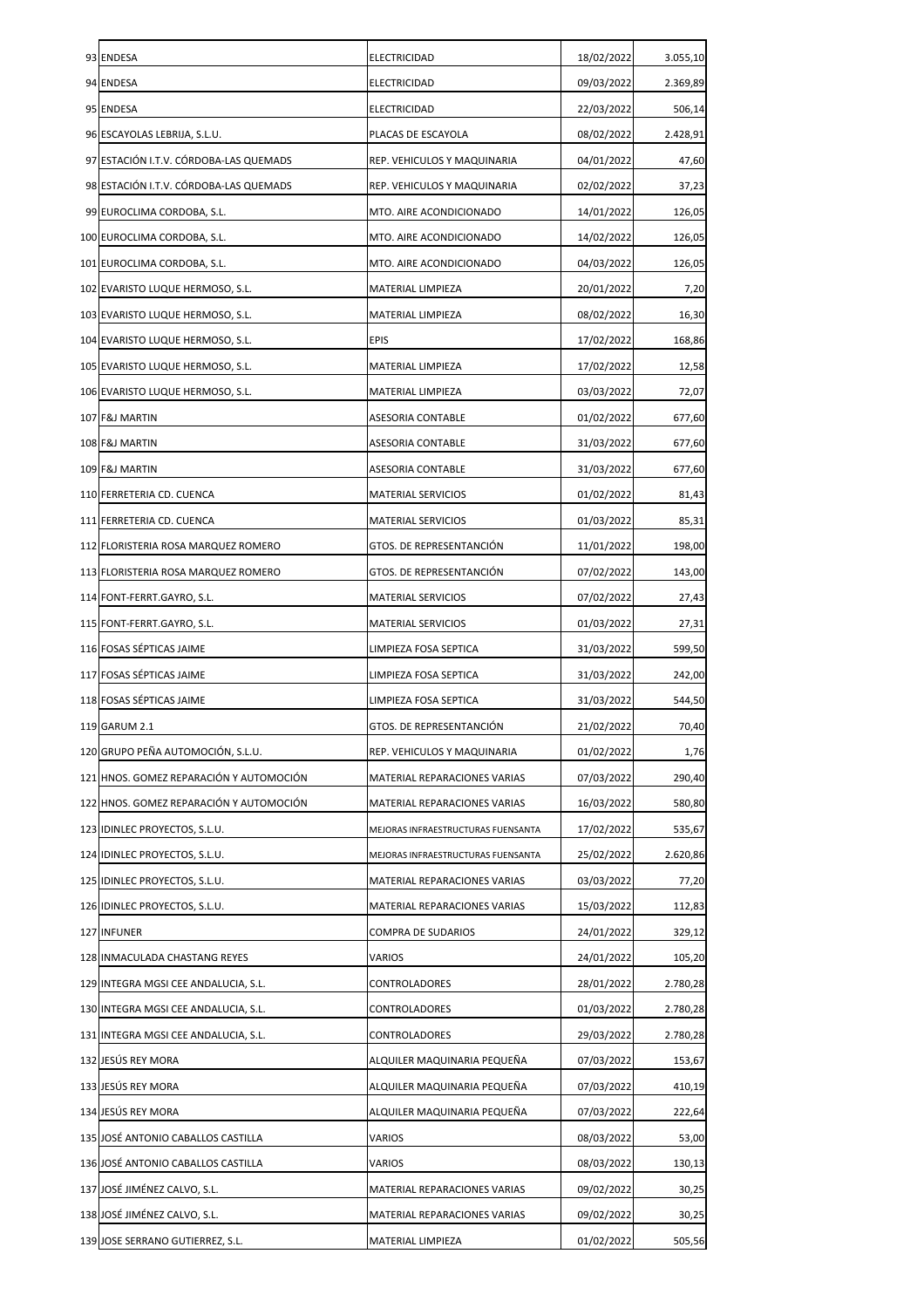| 140 JUANA ROMERO CARDENAS                        | <b>AUDITORIA</b>                | 21/03/2022 | 1.060,00 |
|--------------------------------------------------|---------------------------------|------------|----------|
| 141 LIBRERÍA Y PAPELERÍA EL MOREAL               | <b>MATERIAL OFICINA</b>         | 24/03/2022 | 30,00    |
| 142 MALSA                                        | REP. VEHICULOS Y MAQUINARIA     | 24/01/2022 | 237,67   |
| 143 MALSA                                        | REP. VEHICULOS Y MAQUINARIA     | 10/03/2022 | 819,82   |
| 144 MCDONALD'S                                   | GTOS. DE REPRESENTANCIÓN        | 08/01/2022 | 8,65     |
| 145 MAQUINARIA Y SERVICIOS GARMO, S.L.           | REP. VEHICULOS Y MAQUINARIA     | 23/02/2022 | 1.652,30 |
| 146 MARMOLES INMASER CORDOBA, S.L.U.             | MATERIAL REPARACIONES GENERALES | 19/01/2022 | 663,66   |
| 147 MARMOLES INMASER CORDOBA, S.L.U.             | MATERIAL REPARACIONES GENERALES | 18/02/2022 | 509,65   |
| 148 MARMOLES INMASER CORDOBA, S.L.U.             | MATERIAL REPARACIONES GENERALES | 03/03/2022 | 738,10   |
| 149 MARMOLES INMASER CORDOBA, S.L.U.             | COLUMBARIO CENIZAS FUENSANTA    | 17/03/2022 | 5.253,82 |
| 150 MARMOLES INMASER CORDOBA, S.L.U.             | MATERIAL REPARACIONES GENERALES | 17/03/2022 | 768,30   |
| 151 MATERIALES DE CONSTRUCCIÓN TRUJILLO S.L.     | MATERIAL SERVICIOS              | 16/03/2022 | 21,18    |
| 152 MIGUEL ANGEL LOZANO JIMÉNEZ                  | <b>EPIS</b>                     | 22/03/2022 | 120,40   |
| 153 NETWAN                                       | <b>TELEFONÍA</b>                | 12/01/2022 | 185,32   |
| 154 NETWAN                                       | <b>TELEFONÍA</b>                | 14/02/2022 | 185,32   |
| 155 NETWAN                                       | TELEFONÍA                       | 23/02/2022 | 185,32   |
| 156 NETWAN                                       | TELEFONÍA                       | 15/03/2022 | 185,32   |
| 157 OCA INSPECCION, CONTROL Y PREVENCIÓN SAU     | MANTENIMIENTO ASCENSORES        | 07/03/2022 | 181,50   |
| 158 OFFIMAX SUR                                  | MATERIAL OFICINA                | 01/02/2022 | 153,48   |
| 159 OFFIMAX SUR                                  | MATERIAL OFICINA                | 02/03/2022 | 413,46   |
| 160 OFISUR, S.L.                                 | MATERIAL INFORMÁTICA            | 01/03/2022 | 46,69    |
| 161 OFISUR, S.L.                                 | MATERIAL INFORMÁTICA            | 29/03/2022 | 57,44    |
| 162 OVERLEASE                                    | <b>ALQUILER VEHICULOS</b>       | 03/01/2022 | 367,57   |
| 163 OVERLEASE                                    | ALQUILER VEHICULOS              | 03/02/2022 | 367,57   |
| 164 OVERLEASE                                    | <b>ALQUILER VEHICULOS</b>       | 03/03/2022 | 367,57   |
| 165 PIDE TAXI                                    | GTOS. DE REPRESENTANCIÓN        | 27/01/2022 | 7,66     |
| 166 PIDE TAXI                                    | GTOS. DE REPRESENTANCIÓN        | 09/03/2022 | 5,45     |
| 167 PINTURAS REVECRIL, S.L.                      | MATERIAL SERVICIOS              | 15/02/2022 | 33,15    |
| 168 PINTURAS REVECRIL, S.L.                      | MATERIAL SERVICIOS              | 16/03/2022 | 92,09    |
| 169 PROCONO, S.A.                                | CAMPAÑA 1 DE NOVIEMBRE          | 10/02/2022 | 968,00   |
| 170 PTM                                          | VESTUARIO LABORAL               | 21/03/2022 | 229,49   |
| 171 PTM                                          | VESTUARIO LABORAL               | 21/03/2022 | 42,05    |
| 172 PUERTAS Y MOLDURAS CORDOBESAS PEDRAJAS, S.L. | MATERIAL SERVICIOS              | 10/03/2022 | 241,78   |
| 173 QUALICA RD, S.L.                             | <b>MATERIAL OFICINA</b>         | 31/03/2022 | 191,18   |
| 174 RAFAEL CASTIÑEIRA FERNÁNDEZ-MEDINA           | REGISTRO MERCANTIL              | 12/01/2022 | 329,68   |
| 175 RAFAEL CASTIÑEIRA FERNÁNDEZ-MEDINA           | REGISTRO MERCANTIL              | 12/01/2022 | 11,47    |
| 176 RAFAEL ECHEVARRIA SAGRE                      | MATERIAL JARDINERIA             | 23/02/2022 | 242,00   |
| 177 RAFAEL ECHEVARRIA SAGRE                      | MATERIAL JARDINERIA             | 23/02/2022 | 242,00   |
| 178 RAFAEL ECHEVARRIA SAGRE                      | MATERIAL JARDINERIA             | 23/02/2022 | 242,00   |
| 179 RAMON CHAO, S.L.                             | COMPRA SUDARIOS Y BOLSAS        | 22/03/2022 | 775,91   |
| 180 REAL CASA DE LA MONEDA                       | VARIOS                          | 09/02/2022 | 16,94    |
| 181 RECREATIVOS MONEY PLAY, SL.                  | GTOS. DE REPRESENTANCIÓN        | 13/01/2022 | 55,00    |
| 182 RECREATIVOS MONEY PLAY, SL.                  | GTOS. DE REPRESENTANCIÓN        | 01/03/2022 | 55,00    |
| 183 REPSOL BUTANO, S.A.                          | PROPANO                         | 15/02/2022 | 5.572,26 |
| 184 REPSOL BUTANO, S.A.                          | PROPANO                         | 31/03/2022 | 1.916,65 |
| 185 RESTAURANTE EL CHURRASCO                     | GTOS. DE REPRESENTANCIÓN        | 16/02/2022 | 234,80   |
| 186 ROCIO RODRIGUEZ JURADO                       | VESTUARIO LABORAL               | 19/02/2022 | 21,50    |